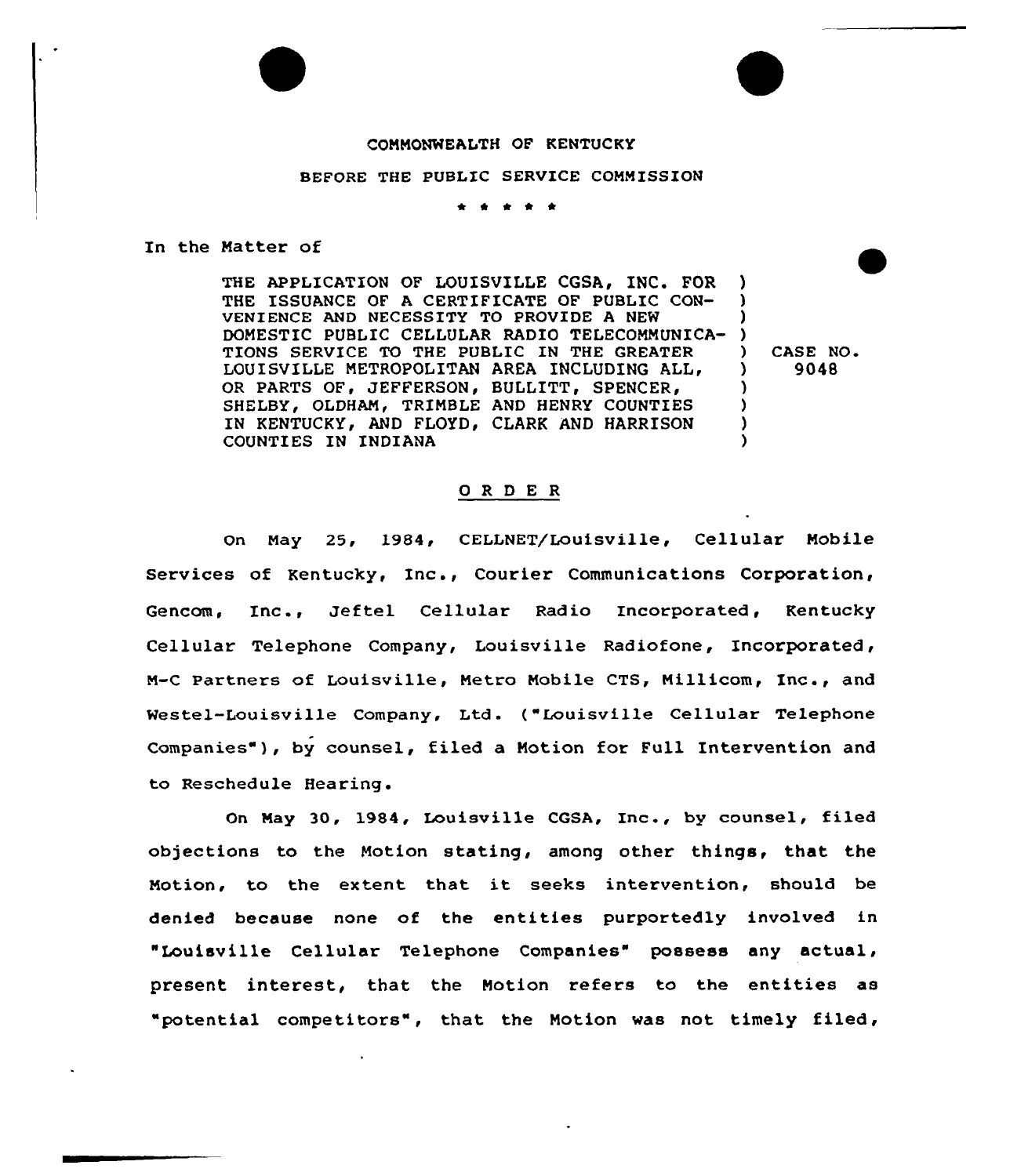and, to the extent that the Notion seeks to postpone the hearing scheduled June 5, 1984, it should be denied because delay would be contrary to the national policy established by the Federal Communications Commission ("FCC") and, for engineering and construction reasons, delay would impose substantial unnecessary risks and costs.

On June 4, 1984, Louisville Cellular Telephone Companies, by counsel, filed a Reply to the objections of Louisville CGSA, inc. The Reply states, among other things, that the Louisville Cellular Telephone Companies have entered into a partnership and settlement agreement with respect to their applications to the FCC for a non-wireless permit for the Louisville market, that each of the eleven entities moving for full intervention is a 'person" within the meaning of'07 KAR 5:001, Section 3(8) and KRS 446.010(26) and may request leave to intervene <mark>in thi</mark>: proceeding, that the Notion designated the eleven entities as "Louisville Cellular Telephone Companies" merely for convenience and brevity, that movants all stand in the same position (as potential competitors) in relation to Louisville CGSA, Inc., and that any adversity between the movants with respect to their applications to the FCC for the non-wireless permit has now been resolved by the partnership and settlement agreement. The Notion further states that probable competitors should be permitted to intervene fully; otherwise, applications of monopoly providers will be insulated from comments and cross-examination. With respect to the timeliness of the Notion, the Reply states that the notice of hearing was received Nay 18, 1984, and that